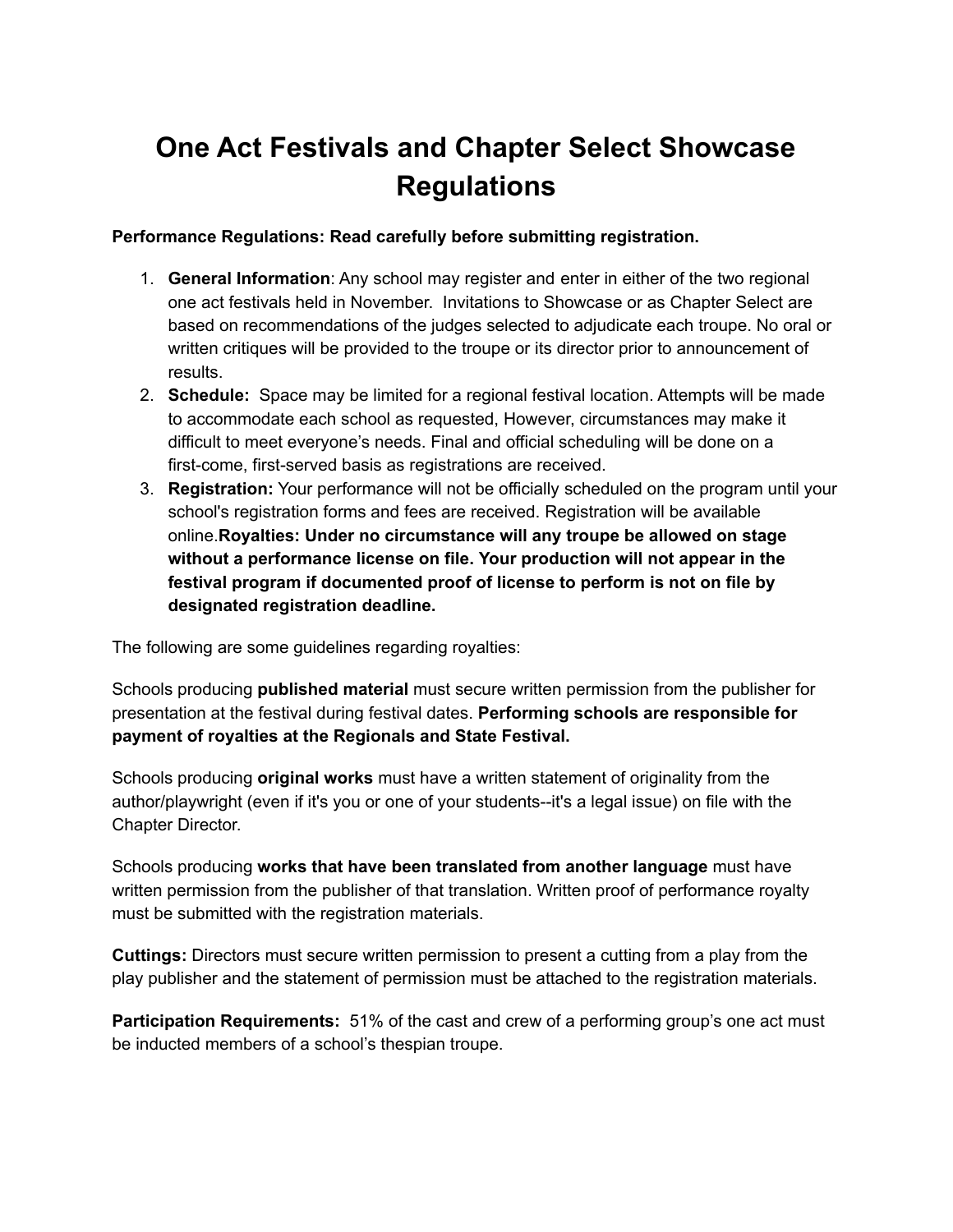**Pre-performance:** Performing groups will not be allocated rehearsal time or space prior to the scheduled performance time. Performers and directors are *not* allowed on stage until called to the stage by the one act coordinator.

- ❖ Performing Groups may not report to their assigned dressing rooms no sooner than **30 minutes before performance time**.
- ❖ Performing Groups lighting and sound technicians **may report to the control booth 15 minutes before performance time.**
- ❖ Performing Groups have **10 minutes to load in on stage** any set pieces, props, costumes, etc. Groups will be called by the one act coordinator when their 10 minute load in on stage begins.

**Performance:** Performing Groups will have **a maximum of 45 minutes** to present their one act. Each performing group will provide a slated introduction before the performance. At the end of the performance each actor at the bows will appear on stage and state their name and character name for the adjudicators. (The Introduction and the Bows **do not** count as part of the 45 minute time limit)

**Strike:** Performing groups will have **5 minutes maximum to strike** all their set pieces, props, and costumes from the stage.

**Flyers and Promotional Material:** Schools may prepare and distribute flyers promoting their production. There will be NO printing or copying at the host school. The troupe must provide 2 students to hand out flyers at the theatre doors. DO NOT post flyers on the walls (inside or out) of the theatre or any other campus building. That school is responsible for the cleanup of all programs during the same 5 minute STRIKE allowed for actors and tech students involved in the production.

**Special Effects:** If your production contains a **gunshot or other loud noise**, you **must** indicate this on the registration. It must also be listed on the program (if applies) and stated during the introduction before the start of your show. Absolutely no pyro effects of ANY kind may be used.

**Flagged Material:** Must be indicated on the registration form and stated in the introduction as well as program (if applicable) prior to the performance, out of respect to the audience as well as the adjudicators. No exceptions.

**Sets:** All **set props, set pieces,costumes and hand props** must be provided by each school.

**Lights/ Sound:** General lighting and basic sound equipment will be provided by the host school. A backstage mic, and /or a follow spotlight will be provided if necessary but MUST be requested on the registration. Nothing will be provided on site that was not requested on the registration. Note the 5 minute STRIKE also applies to all technical equipment after the performance. *(For more specific technical information see TECH FOR ONE ACTS on the arkansasthespians.org webpage.)*